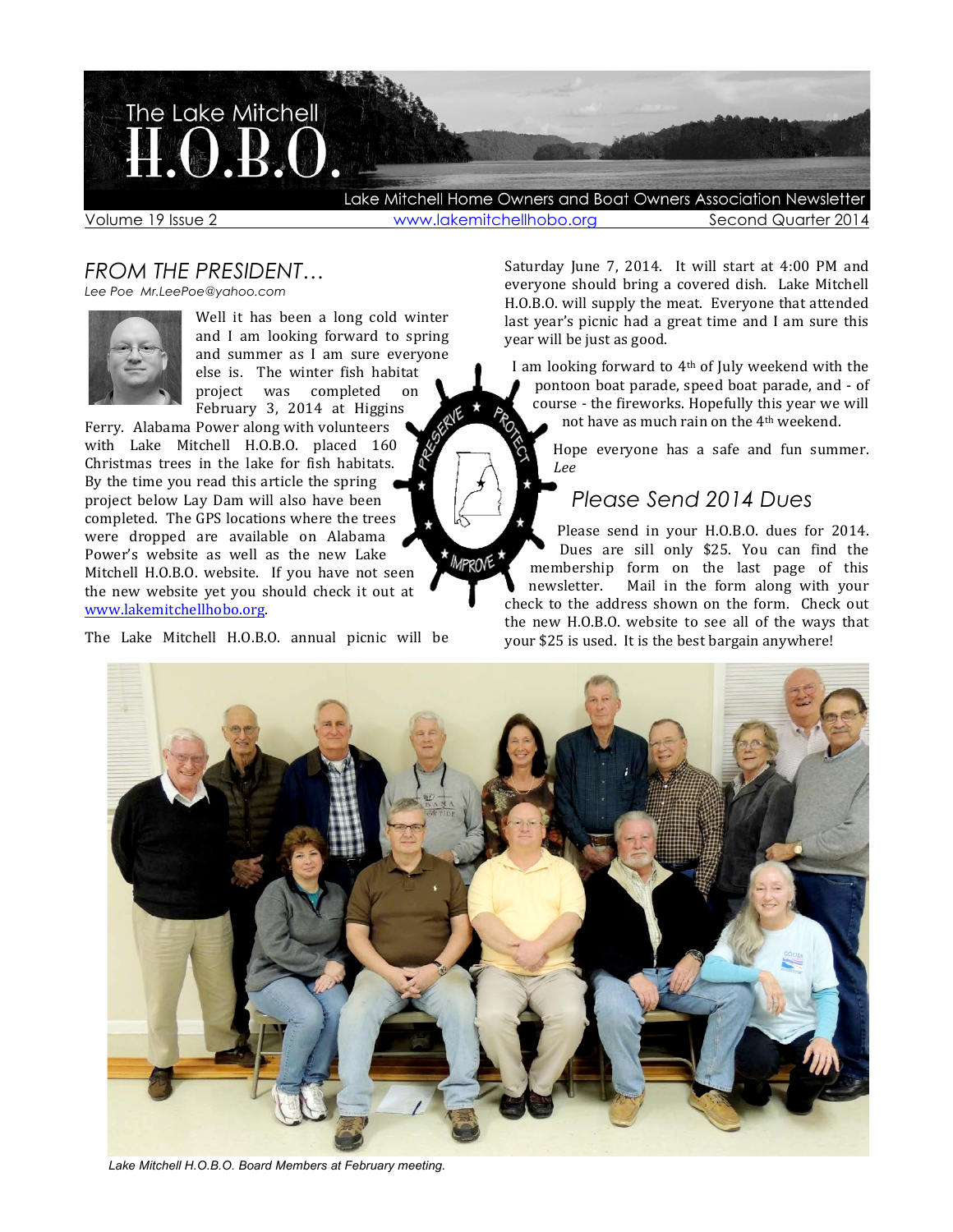| <b>AREA REPRESENTATIVES</b> |                                       |                           |              |  |  |  |  |  |  |
|-----------------------------|---------------------------------------|---------------------------|--------------|--|--|--|--|--|--|
| Area                        | Area Name                             | Representative            | Phone        |  |  |  |  |  |  |
| $\mathbf{1}$                | Blue Creek/<br>The Ridge              | <b>Bobby Lewis</b>        | 205-212-1020 |  |  |  |  |  |  |
|                             |                                       | docx2@mindspring.com      | 205-901-8307 |  |  |  |  |  |  |
| $\overline{2}$              | <b>Blue to Cargile</b>                | Jim & Johnye Woodrow      | 205-425-9431 |  |  |  |  |  |  |
|                             |                                       | ajwking@aol.com           | 205-755-0055 |  |  |  |  |  |  |
| 3                           | Cargile South                         | Dan Murchison             | 205-408-7445 |  |  |  |  |  |  |
|                             |                                       | DanMurchison@gmail.com    |              |  |  |  |  |  |  |
| $\overline{4}$              | Cargile North                         | Joan Vickery              | 205-280-7336 |  |  |  |  |  |  |
|                             |                                       | vickery200@yahoo.com      |              |  |  |  |  |  |  |
| 5                           | Cargile to Bird                       | Sonny & Peggy Bullard     | 205 755-9514 |  |  |  |  |  |  |
|                             |                                       | pnsbullard@gmail.com      |              |  |  |  |  |  |  |
| 6                           | <b>Bird Creek</b>                     | <b>Leslie Miles</b>       | 205-755-6432 |  |  |  |  |  |  |
|                             |                                       | lesliemiles0@gmail.com    | 205-612-2172 |  |  |  |  |  |  |
| 7                           | <b>Bird to Walnut</b>                 | Becki & Mau McCallum      | 205 755-5334 |  |  |  |  |  |  |
|                             |                                       | beckmau@gmail.com         |              |  |  |  |  |  |  |
| 8                           | <b>Walnut SW</b>                      | Beau Battaglia            | 205-389-2480 |  |  |  |  |  |  |
|                             |                                       | beauredsox@yahoo.com      |              |  |  |  |  |  |  |
| 9                           | Walnut, Creek<br>Peninsula            | Dale & Patty Vann         | 205 979-5559 |  |  |  |  |  |  |
|                             |                                       | rdvann@bellsouth.net      | 205 755-0825 |  |  |  |  |  |  |
| 10                          | Cove and<br>Mountain                  | <b>Roxanne Martin</b>     | 205 755-0863 |  |  |  |  |  |  |
|                             |                                       | roxypmartin@gmail.com     |              |  |  |  |  |  |  |
| 11                          | Mountain to<br>Lay Dam                | Stan Holt                 | 205-980-1428 |  |  |  |  |  |  |
|                             |                                       | Stan-holt@att.net         |              |  |  |  |  |  |  |
| 12                          | <b>Upper Hatchet</b><br>and Weogufka  | <b>VACANT</b>             |              |  |  |  |  |  |  |
| 13A                         | East<br>Pennamotley                   | Jim & Wathan Hand         | 256-377-1153 |  |  |  |  |  |  |
|                             |                                       | jmhand@centurylink.net    |              |  |  |  |  |  |  |
| 13B                         | West<br>Pennamotley                   | Sam & Nancy Piccolo       | 256 377-4801 |  |  |  |  |  |  |
|                             |                                       | sampiccolo62@gmail.com    |              |  |  |  |  |  |  |
| 14                          | Hatchet to Big<br>Airplane            | Eric & Rose Green         | 205-492-7151 |  |  |  |  |  |  |
|                             |                                       | rosegreenlake14@yahoo.com |              |  |  |  |  |  |  |
| 15                          | Airplane/Finger<br>to Big Y<br>Slough | <b>Tommy Carpenter</b>    | 256-377-1046 |  |  |  |  |  |  |
|                             |                                       | rtcarpen@southernco.com   | 205-586-1749 |  |  |  |  |  |  |
| 16                          | Big Y to<br><b>Mitchell Dam</b>       | Jerry & Anita Lawson      | 205 663-7035 |  |  |  |  |  |  |
|                             |                                       | anitaklawson@gmail.com    | 256 377-4584 |  |  |  |  |  |  |

## *Area 3 – Dan Murchison*

Kim Trimble has found it necessary to resign as Area 3 Rep due to her schooling, working, and other demands. We thank Kim for all her efforts to help H.O.B.O. and wish her well in all her endeavors.

I (Dan Murchison) have volunteered to represent Area 3 and to update our map and resident list for this area. Please contact me with any changes you may want/need to make to your info in our H.O.B.O. phone book.

I would also appreciate your suggestions and ideas that might improve the goals of H.O.B.O. in making our lake safer and more fun for us all. I hope all of you have a great spring and lots of good fishing! Just don't catch too many in my favorite spots!! *Dan* 

## *Area 4 – Joan Vickery*

It has been relatively quiet in Area 4. The last few warm days were so nice to sit on the dock and anticipate the coming months. I am so ready to see friends out and about and just having fun on our beautiful lake. It really is like living in paradise and I am so thankful for our time here.

I would like to remind everyone to be mindful of throwing trash out on our roads. It would be so much nicer to come home and not see so much trash. We try to pick up as much as we can, and I would like to encourage everyone to do the same. It really doesn't take much time and it would really make a difference.

Lastly, I would like to remind everyone to pay your dues for this year and to take a look at the H.O.B.O. website. It is awesome. Thanks Marie Greene for such a great job. Have a blessed summer. *Joan* 

## *.Area 5 – Peggy and Sonny Bullard*

During the month of March there was a warm and sunny day...hard to believe! Another thing that was hard to believe was someone was skiing. Yes you read it right. Was it someone from our area? We have no idea but it was right out in front of our house and we thought, "They must be crazy or just plain tired of waiting for spring". Sorry to whom ever I might be calling crazy but March is just a little too early for being in the water unless you are a fish. Spring is here and we are so ready as many others are. It's been a very cold winter but even with cold and snow we would not want to live anywhere else.

Sonny and I enjoy being your Area Reps and we encourage you to keep in touch with us by informing us of any special events, activities, awards, births, weddings etc. that you or a family member are involved in so that we can share these with your lake neighbors. Pictures are also welcome. Remember this is your newsletter and we would like to hear from you.

Our H.O.B.O. dues should be paid in January but if you are like us and life got busy and that check hasn't been written yet please take time to do that this month.

Be safe this summer and invite someone to the lake that you have never invited before and share the beauty. *Sonny and Peggy*

## *Area 6 – Leslie Miles*

I want to congratulate everyone on Bird Creek for keeping our area clean!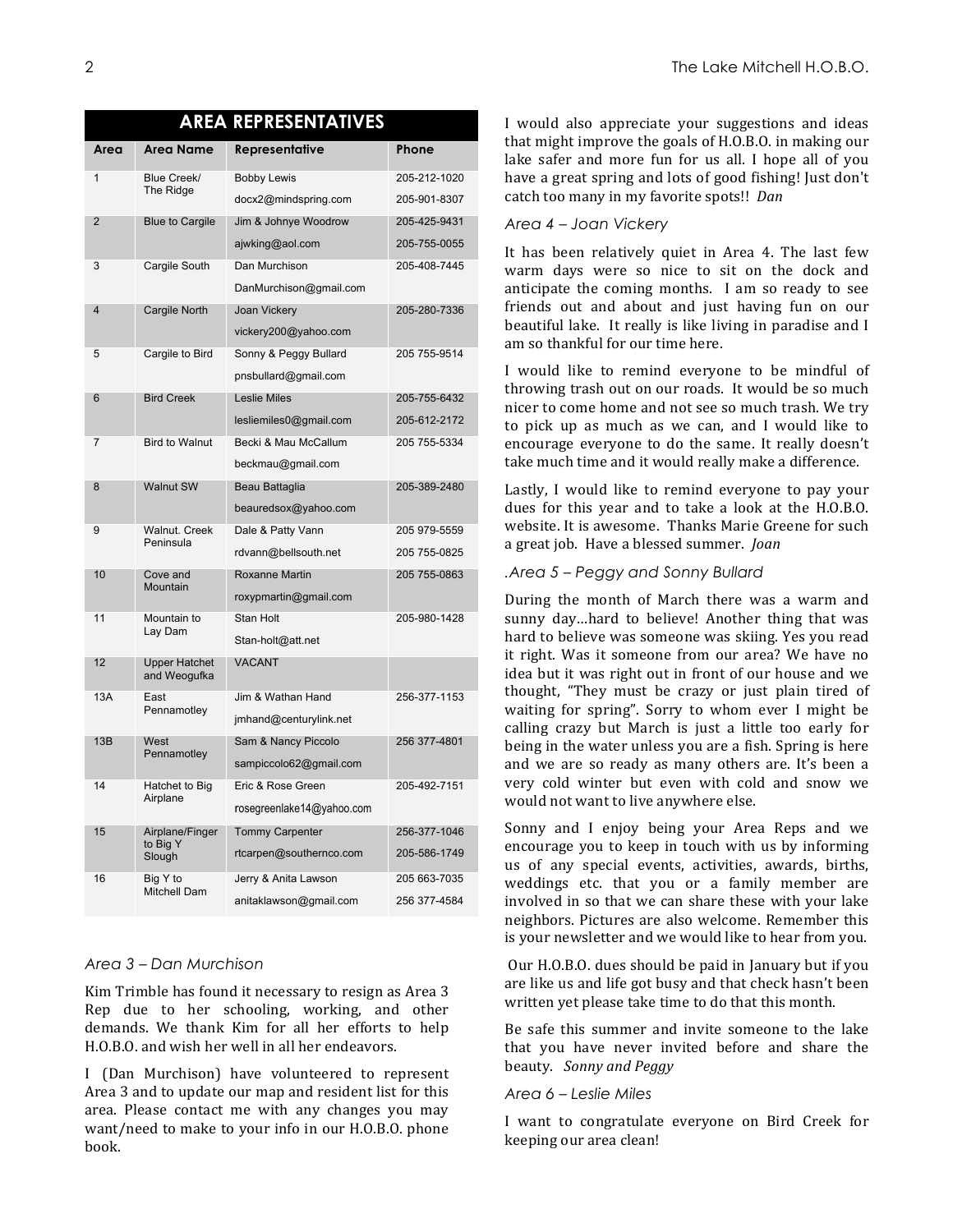### The Lake Mitchell H.O.B.O. 3

Steve and I have been out on the water and the amount of trash we saw was horrific! I know the residents of Lake Mitchell are mindful of keeping our water clean but there are too many others that just don't care. It's shameful and it's not only a problem on the water but also the roads to the water. The Alabama Power water clean up is April 12th and I encourage all who can participate to do so. The last clean up we had was good but we needed more boats.

I also want to encourage everyone to visit Lake Mitchell's new website, it is awesome! You get to see great pics and the latest news of what's happening. It's www.lakemitchellhobo.org. From the website you can submit pictures to be posted online and/or to be considered for printing in the next calendar.

In closing I want to say GOODBYE WINTER and HELLO SPRING!!! It was a winter that will be talked about for years and I hope everyone has a wonderful spring. Personally, I can't wait to go noodling!! Leslie Miles

### *Area 7 – Becki McCallum*

We love the peace and quiet beauty of winter on the lake but are now looking forward to summer and the return of River Church, fireworks and all the fun that comes with being on the water. If you have not paid your annual H.O.B.O. dues please send them in and support our organization. Also I'm sure I echo others in urging you to visit the new H.O.B.O. website. Marie Greene and those who have helped did a great job - it looks fresh and fabulous. I especially enjoy seeing new photos periodically - please keep them coming!

We extend a special welcome to the newest resident in our area. Zhenya Stallings has been adopted from Ukraine by the Kirk Stallings family. I am sure he will enjoy his "growing up" years on Lake Mitchell with his brothers Skipper and Ethan.

As always I am looking forward to seeing my neighbors and invite you to come by and say hello. I am available to help you in any way I can. *Becki* 

### *Area 9 – Dale and Patty Vann*

As I am writing this it is March and  $37^\circ$ . The good thing is when you are reading this it will be April and hopefully over  $70^\circ$ . Things seem to be okay in the Walnut Creek area - no burglaries or reports of squirrels getting into boat houses and eating seat cushions on the boats. Things are still in the works to make Walnut Creek a cleaner creek by preventing the city of Clanton from polluting our creek. Several manufacturers have also been cited for polluting and are now cleaning up their act. Dave and Kathy Crawford, long time residence of Walnut Creek, have their house up for sale. They will be missed. Kevin and Pam Sims have completed their remodeling and their place looks great.

Dale and Patty Vann will have their annual get together on Saturday, May 24, 2014. Please plan to

attend and enjoy conversation and updates on Walnut Creek area. *Dale*

### *Area 10 – Doug and Roxanne Martin*

Welcome springtime! It is nice to have some warm days, after a very cold winter. Area 10 also welcomes a new full time resident, Skip Lieder. Skip purchased Linda Seagle's house. Linda has relocated to Alabaster. It was bittersweet for Doug and me and many other Area 10 friends to lose her day-to-day presence. Linda and her family have been our neighbors for over 30 years. It is hard to imagine the lake without her. Skip is retired from the Coast Guard and moved to the lake from Prattville. We look forward to getting to know him and introducing him to all Area 10 residents.

Doug and I have some news; our youngest daughter is expecting her first baby in May. We are so excited to be adding another baby to our family. They will be at our house this summer, so stop by and meet our newest member!

Hope to see you on the lake soon. Roxanne

*Area 11 – Stan Holt*

If you like to kayak/canoe, there is a paddle trip scheduled for Hatchet Creek May 24-25. It's still in the planning stage with more information on the Alabama Scenic River Trail website.

http://www.alabamascenicrivertrail.com/ The lilies should be in full bloom. To me, this is one of the prettiest float trips in the State. For those not familiar with the Alabama Scenic River Trail system(which includes Lake Mitchell), the website has some interesting information. Get out and smell the wild flowers! Stan

#### *Area 15 - Tommy Carpenter*

It's been a long COLD winter but I think we will have it behind us by the time you receive this. Two things come to mind as I write this. The weather was beautiful on the lake this weekend and the wind was fairly calm for March. I really enjoyed watching the birds in my yard especially the Bluebirds. If you don't have a bluebird box or two you are missing a real treat. They will build a nest and the male will constantly catch insects and bring them to the nest. There is plenty of information on the Internet, but here are a couple of key points if you put one up. Firmly place the box on a post or fence about six feet off the ground. Face the box away from prevailing winds and about 100 feet from a tree or something they can land on before going to the box. It also gives the baby birds something to land on when they leave the nest. It is best to put up boxes in late Fall or the Winter, but it's not too late because birds may have 2 or 3 broods a season. Bluebird boxes are inexpensive and can be purchased at Wal-Mart or on the Internet. I also have seen a bald eagle in our area the last two trips to the lake. What a beautiful bird!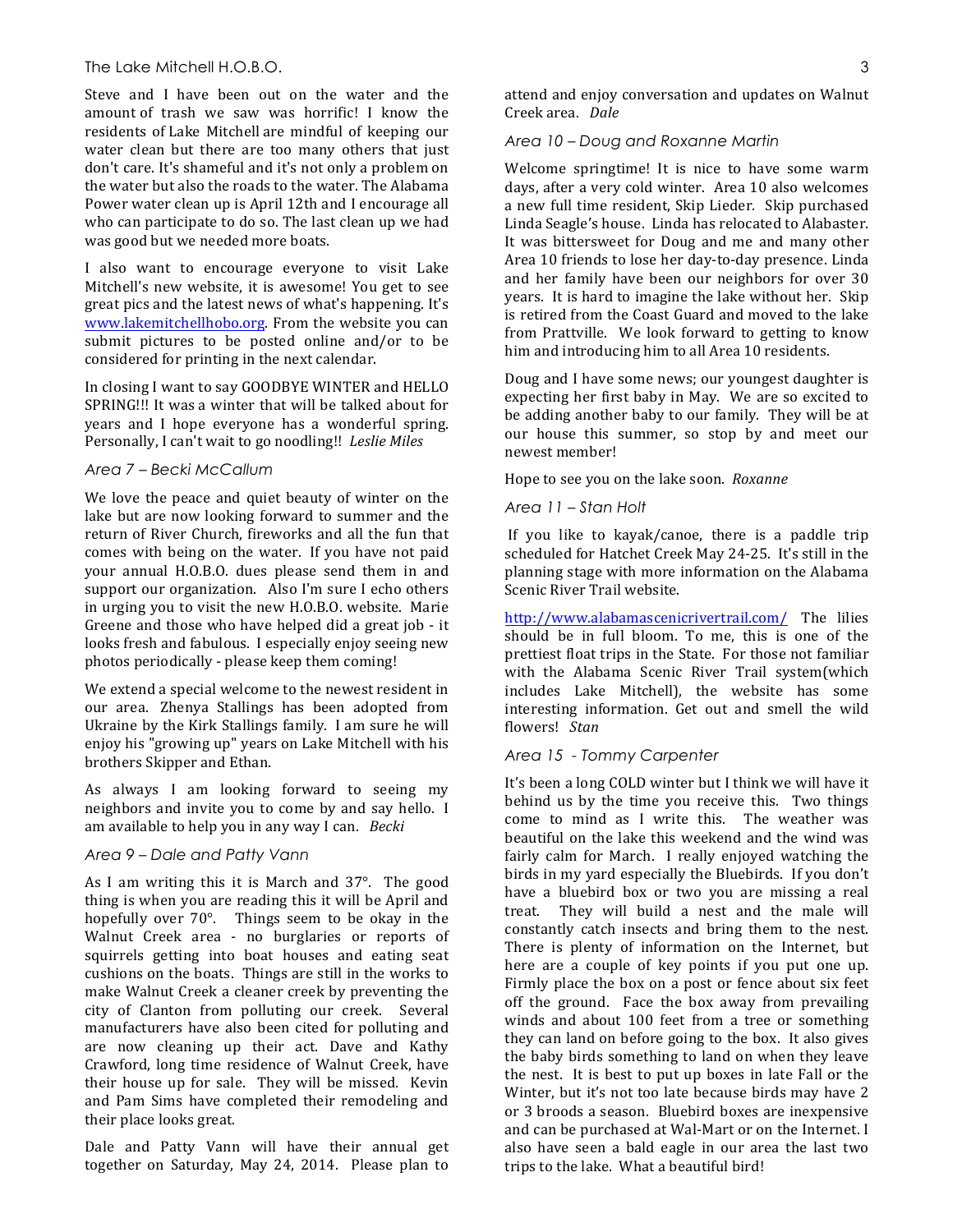Second, I watched a man and his wife launch a boat for the first time this season. He had an extremely tough time getting the motor running. I offered to tow him back to the launch but he finally got it going. The moral of the story is, check your equipment before you leave home or have your boat and motor serviced before you launch the first time each year. I remember trailering a boat all the way from Birmingham and could not get the motor running. That was the first time and only time I ever let that happen. *Tommy* 

# *H.O.B.O. Website Takes Off!*

The new Lake Mitchell H.O.B.O. website at www.lakemitchellhobo.org is expanding with new information being added and older information being updated.

During the winter the website showcased some beautiful pictures of Lake Mitchell covered with snow. The photos were submitted by various homeowners around the lake. Now is the time to submit your pictures of Lake Mitchell during spring. There are instructions on the website about how to submit your photo for publication on the website.

Here are just a few of the things you can find at lakemitchellhobo.org. 

- Alabama Power permit rules for shoreline construction
- Archive of old H.O.B.O. newsletters
- Description of all H.O.B.O.-sponsored activities such as Lake Cleanups, Picnics, Fish Habitat Project, Scholarships and Water Festival
- Calendar of Events
- Information on invasive water plants
- Water Quality Monitoring
- List of Officers and Area Representatives
- Links to lots of helpful resources
- Renew Our Rivers Lake Clean-ups
- Photo Gallery

# *Spring Fish Habitat Enhancement*

On March  $25<sup>th</sup>$  volunteers met at the boat ramp just below Lay Dam on the Chilton side of the lake (the old Lavadas) to bundle trees and drop them into the lake to create fish habitats.

The exact GPS locations will be posted on the H.O.B.O. website.

# *Scholarship Report*

Once again it's that time of year to choose a winner of the Lake Mitchell H.O.B.O. Scholarship. This year we have 13 applicants. These students are all seniors who live in Chilton or Coosa counties. The Scholarship Committee will interview each student in late April, and the winner will be announced at the Award's Day held at the student's school in May.

This will be the 6th year a local student has been awarded a \$2,500 scholarship from the H.O.B.O. Thanks to all of you who support this effort by purchasing calendars and making donations to help us be good neighbors to the young people in the counties that border our beautiful lake.

# *Request for Old H.O.B.O.*

*Publications*

*by Judy Murchison*

I am trying to find copies of all newsletters so we can get them archived on our new H.O.B.O. web site. My goal is to have the complete history of H.O.B.O. available on lakemitchellhobo.org.

The old newsletters I need are

- Volume 2 Issue 3 dated September 1997
- Volume 3 Issue 1 dated March 1981

I am also putting together several sets of all the old phone books we have published:

- Need 2 of the 2007-2008 Red Doug Martin's term
- Need 4 of the  $2011-2012$  Purple Ralph Mason's term

If you have any of these items that you could share, would you please contact Judy Murchison at judymurchison@gmail.com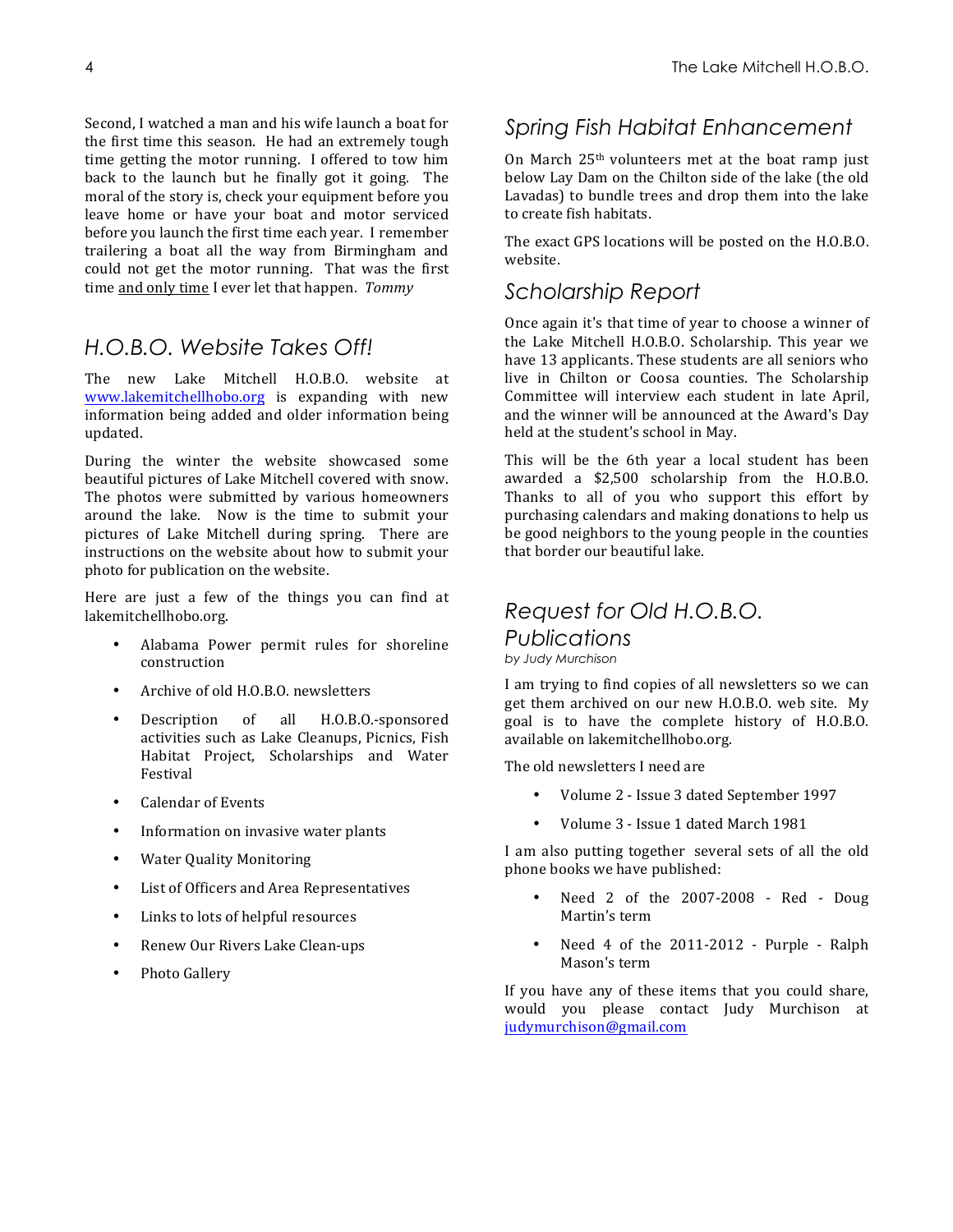## *Environmental Update*

*by Scott Phillips, Environmental Chairman*

In the words of Mahatma Gandhi, "Action expresses *priorities.*" So as we all look around this spring, we need to remember that our actions will show how much we value our wonderful lake life. While our lake does not have the coveted *Treasured Alabama Lake* designation yet, we need everyone's actions to help in moving us toward our goal of achieving it.



Your Lake Mitchell H.O.B.O. Board and organization have been working hard to take a meaningful role in the large issues that impact our lake - impacts such as the erosion and illegal releases of potentially toxic chemicals into Walnut Creek; the water policy debate in the State; and the proposed possibility of a graphite mine in Coosa County near the lake.

Many volunteers and our support from Alabama Power in the Renew Our Rivers cleanups are another way H.O.B.O. mobilizes action to help keep our Lake clean. But we also do more.

As our sponsorship of the recent Water Festival for local fourth graders and our high school Scholarship Program demonstrate, we also care about educating our community young students on the importance of our Lake environment.

These are "big" programs that keep our focus on improving our Lake environment. But even with all this attention, we need your help. Mahatma Gandhi also once said, "*Be the change that you wish to see in the world.*"

So, as you enjoy this spring season, remember how your actions can benefit our lake environment. When you are doing your spring cleaning, remove your cuttings and other debris from the water's edge so that weather won't send them into the lake. As you enjoy the spring flowers and lush, green vegetation, remember how herbicides, pesticides and fertilizers can get into the Lake and make sure you don't over apply. Ensure your applications are placed on your plants and yards in accordance with the manufacturer's directions.

If you see any of the non-native, invasive aquatic plants like water hyacinth, water lettuce, watermilfoil, and hydrilla, please call 1-800-LAKES11. Your report could help prevent the spread of these plants in our lakes. 

And finally, if you know of any environmental issues we need to be concerned with, have ideas on how to improve our environment, or want to volunteer on our environmental committee, please contact me or any other HOBO Board Member.

Over the next few months we will be adding an Environment page to our H.O.B.O. website. This will allow us to not only place our newsletter articles on line for you to use but it will also allow us to provide more frequent updates on environmental issues that affect our Lake. Keep a watch for the launch of this new page as you visit our site at **www.lakemitchellhobo.org**

Thank you for your help in improving our Lake environment. 

| <b>PARAMETER</b>         | O.K.<br><b>RANGE</b> | <b>CURRENT</b><br><b>QTR</b> | LAST<br>QTR |  |
|--------------------------|----------------------|------------------------------|-------------|--|
| Dissolved O <sub>2</sub> | $5 - 10$             | 9.34                         | 6.02        |  |
| рH                       | $6.5 - 8.2$          | 7.15                         | 7.53        |  |
| Alkalinity               | $20+$                | 51.47                        | 69          |  |
| <b>Hardness</b>          | $10 - 120$           | 41.18                        | 50          |  |

## *Water Quality Report*



*Invasive Aquatic Plants – Water hyacinth, water lettuce, hydrilla and watermilfoil*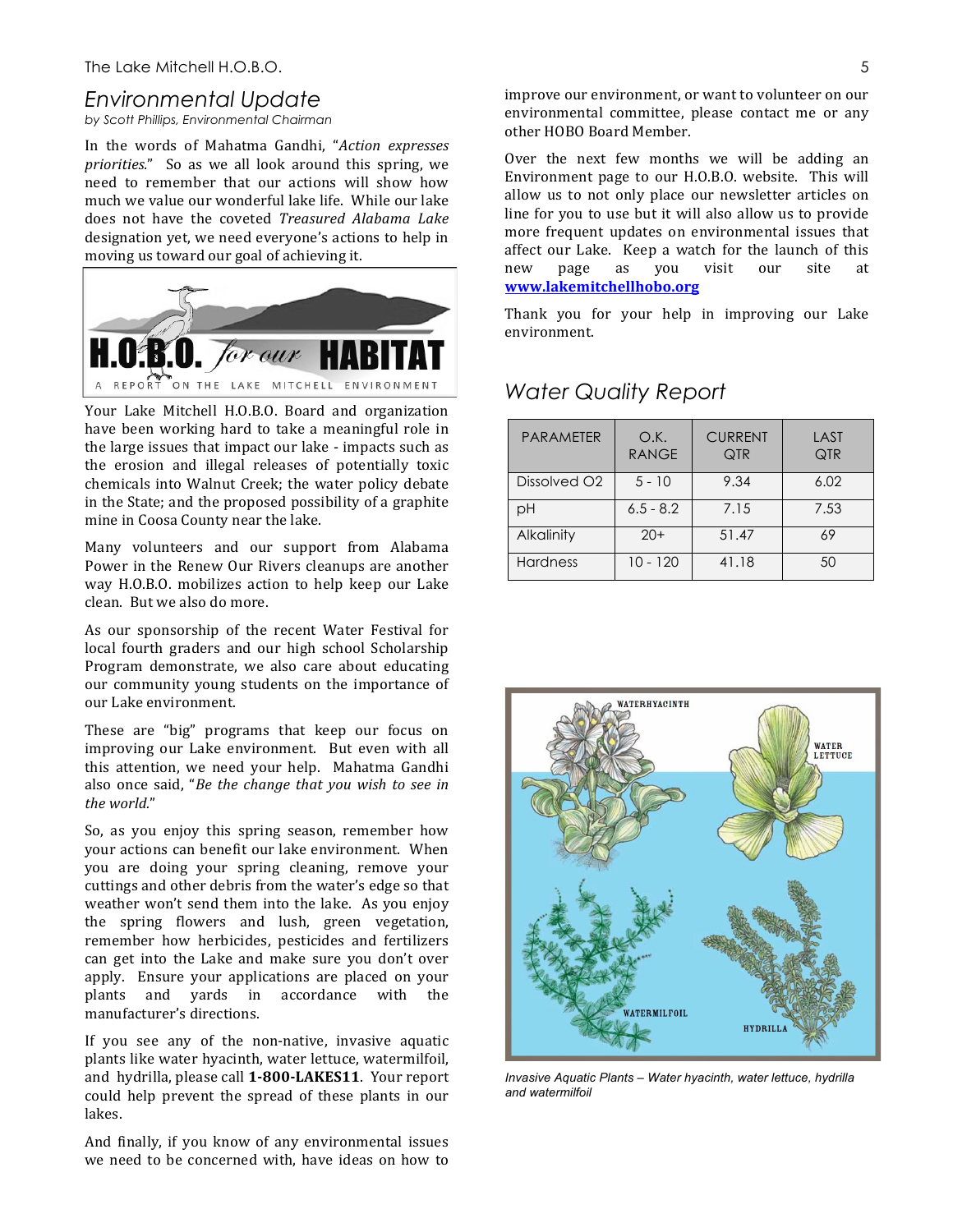## *2014 Fireworks*

## *When is the show?*  When's the show? *When is it????*



This time of year this question circulates around the lake and rightfully so. With the warmer weather before us, we are making summertime plans. We are thinking about getting with family and friends at the lake and there is no better and more exciting time to do that than around July  $4<sup>th</sup>$ .

We have been having our show now for 25 years and the date has always been a challenge of sorts. It's not as easy as doing the obvious and having it on the night of the forth. Because most of our members and their families and friends are not full time residents we try to have the show on a long weekend. So when the  $4<sup>th</sup>$ falls on a weekday we adjust the show to the nearest weekend. One year we had it the night of June 30; and that seemed weird!

Now that our show has gotten so much bigger and much more complicated we have created another scheduling hoop to jump through. We borrow very sophisticated and expensive cable, connectors, and firing systems. And as of last year we hired help with the set up, loading, and wiring our computerized show.

While this years' show will probably not be as complicated we will still borrow a lot of equipment and hire help who work in the pyro production field.

With all that being said, since our equipment is borrowed and pyro pros may be booked it might be a stretch to promise a show on the night of the  $4<sup>th</sup>$ . However; if not, we will shoot on the night of the 5<sup>th</sup>. Two things are definite. We will have a fireworks show, and it will be at 9pm.

So the answer to the question above is; there is a  $40\%$ chance we can have it on the Friday4th and  $60\%$ chance on Saturday the  $5<sup>th</sup>$ . Sorry I cannot be more precise at the time this newsletter goes to press. When we know more we will spread the word by e-mails, area reps, and word of mouth.

If you have any comments or questions please e-mail me at imac51@bellsouth.net.

And remember. Your donations light up the sky!

# *Water Festival Is Huge Success*

The 2<sup>nd</sup> Annual Chilton County Water Festival was held on Friday, March 14 at the Jefferson State Community College Clanton campus and the adjoining Clanton Conference and Performing Arts Center.

Approximately 635 students from Chilton County and Coosa County participated in another successful educational event. The festival is offered to fourth grade students and teachers. The presenters reached the students with fun and innovative messages of environmental stewardship and awareness of our water resources during this year's event.

There was a new development this year that originated from the Lower Coosa Alabama Clean Water Partnership (ACWP) meeting in November 2013. The meeting was well attended by several representatives of Lake Mitchell H.O.B.O. Since many of our Lake Mitchell H.O.B.O. members live on the Coosa County side of the lake, it was requested that the Coosa County students could attend the festival as well. Glenn Littleton, Cahaba Facilitator ACWP, brought the request to the attention of the Chilton County Water Festival Planning Committee. One of the planning committee members, Blake Kelley, Alabama Forestry Committee, talked with the teachers in Coosa County, and they were excited with the opportunity for their two fourth grade classes to attend the festival. The planning committee then approved an invitation to the Coosa County classes. It may not always be possible to include them in future Chilton County festivals due to constraints of fund raising but the planning committee will continue to work with them in making it possible for a similar program in their county. 

Lake Mitchell H.O.B.O. remains a strong supporter of the water festival programs. We contributed \$1000 in 2013 and 2014. Other contributors are the Alabama Department of Environmental Management (ADEM), the Central Alabama Electric Cooperative, the Alabama Department of Public Health, Shelby County Environmental Services, Alabama Power Company, Jeff State, the City of Clanton, CAWACO Resource, Conservation &Development Council, Chilton County Master Gardeners, Coca-Cola Bottling Company, Blue Bell Ice Cream - Sylacauga, Alabama Forest Forever Grant, Wal-Mart and Coosa ACWP.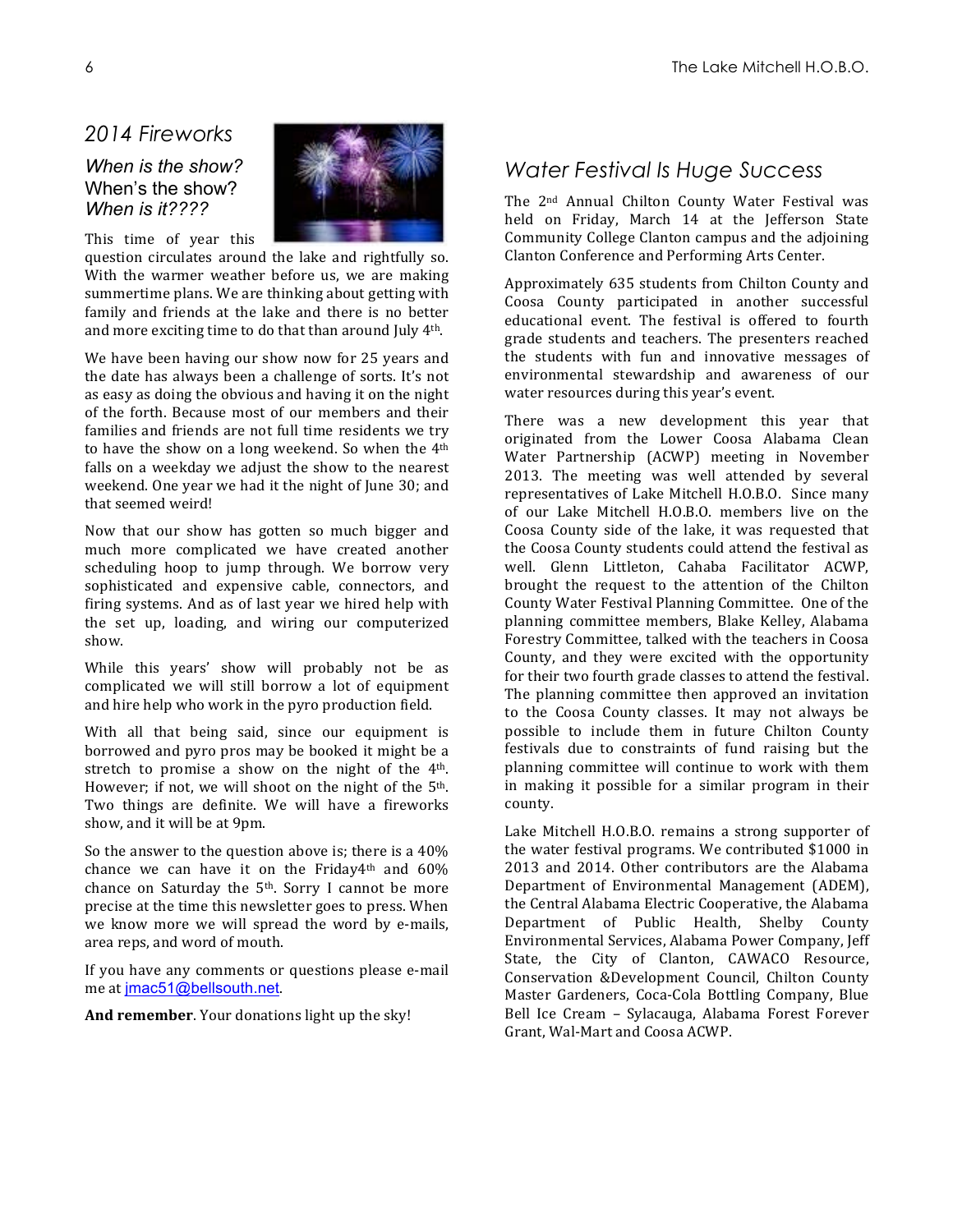## *Old Map Brings Back Memories by Chip Gates*

This map that was featured in a previous newsletter brought back many fine memories for some of our readers. Many thanks to all who sent in requests for a copy of the map, and to those who shared some of their memories. I will share more of those in the future, but for now I want to let Mike Smith tell some tales from his past in his own words:

(Mike Smith) I worked for a gentleman by the name of Eddie Miller who fished and camped on the lake many *years ago.* He indicated that the airstrip you see on the *map was a touch-and-go grass strip built to train* military pilots during World War II.

Also, looking at the Cargile Creek area on the map, my wife's grandfather purchased a lot and built a house in the end of Cargile Creek just before it becomes real *narrow and bears back to the right. The map of Cargile Creek is not real accurate in this area of the creek. When my* wife and I started using the old house in the late 60's *and early 70's there was a gentleman who had a house*  down around the area of the Cargile Creek Camp. He was pretty ornery. The road to our house went across his property. He really did not want people driving over his property but had no choice. He had several minnow ponds and sold minnows. I have paddled a canoe back *up* into the creek where it's pretty shallow and there are *several houses in the small part of the creek much beyond Dixie's camp. These could be the camp or it may* be possible that the houses are the group where my wife's grandparents were located. The adjacent road is *in* the correct location for this, but Dixie's Camp is not *located correctly.*

(Chip Gates) Just to add a bit of Cargile Creek trivia, I heard from our Area 15 rep Tommy Carpenter who said that over 50 years ago there were two fish camps in Cargile Creek. One was owned by Millard "Stud" Inman. Inman's Camp is now GRACE Marina. The second camp was owned by Dixie Wilson. All that is left of this camp is the old boat launch.

#### Now, back to Mike Smith.

(Mike) *I believe it was New Year's 1973. The ski club gathered at the lake on December 31st and partook of*  warming beverages and friendship. At the stroke of *midnight five hardy souls celebrated the New Year with a short ski ride. The skiers included Bo Warren, Gram Esdale, Jimmy McCormick, Susan Speaks and me. We left from the McCormick's pier in Cargile Creek with a dry start, no wet suits were allowed. We took a short*  run toward the end of Cargile, turned around and *landed dry at the Randal beach – or at least some of us made it in dry.* Poor Susan fell. It was cold - the air *temperature* was in the low 40s. Of course water skiing *at night is illegal, but with the help of the water* 



patrolman Bill Attaway, the ski club obtained a permit *from the state to make the run. Mr. Ed Warren wrote a verse about the outing that was published in the Birmingham News and in the American Water Ski Association magazine. Several of us decided to ski every month of that year, which we did. February was cold!* 

(Chip) Wow! Who knew that Lake Mitchell had its own version of the Polar Bear Club! Mike added that Officer Attaway, along with his wife, son and daughter, lived in the small house at the Higgins Ferry landing. He said Officer Attaway was extremely good at his job. He had a feel for when to be tough and when he needed to not be so tough*.*

Here is one last personal anecdote from Mike.

(Mike) *There were not many inboards on the lake in the 70's and early 80s, but each had its own sound. You learned* whose boat was out on the water just by the sound. My Correct Craft was likely the loudest since the *factory* used copper tube rather than rubber hose for *the exhaust out of the boat. This acts like a megaphone. It is even loud inside the boat.* 

(Chip) Mike went on to say the boat is sitting in his driveway waiting on him to finish repairing it from old age and the damage it received from the same tornado that took their lake house several years ago. I'm sure you'll join me in wishing that Mike and his wife get their house rebuilt soon and get their boat restored as well. It would be great to hear that distinctive exhaust sound on the water once again.

Thanks for the memories, Mike.